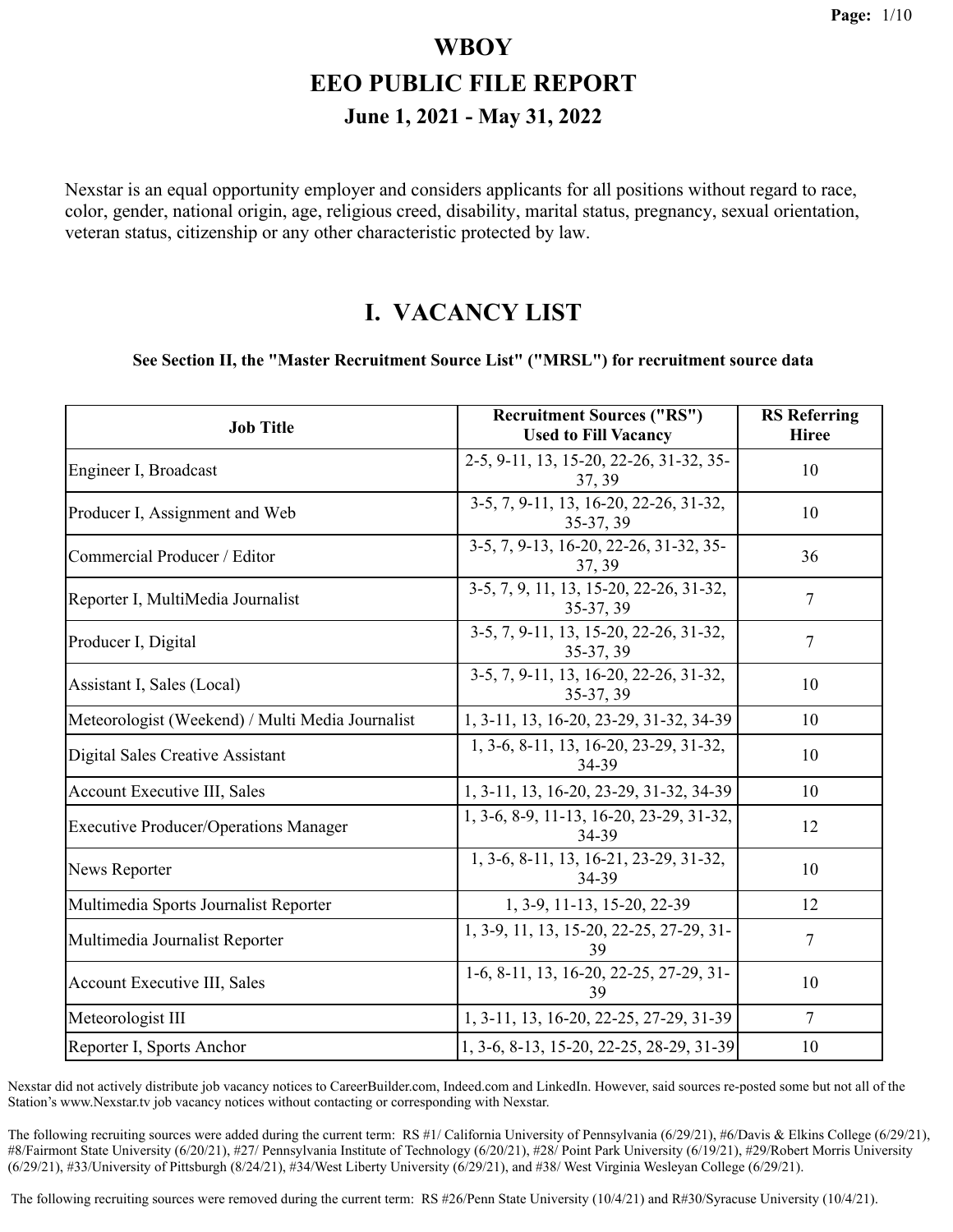Nexstar is an equal opportunity employer and considers applicants for all positions without regard to race, color, gender, national origin, age, religious creed, disability, marital status, pregnancy, sexual orientation, veteran status, citizenship or any other characteristic protected by law.

#### **I. VACANCY LIST**

**See Section II, the "Master Recruitment Source List" ("MRSL") for recruitment source data**

| <b>Job Title</b>               | <b>Recruitment Sources ("RS")</b><br><b>Used to Fill Vacancy</b> | <b>RS</b> Referring<br><b>Hiree</b> |
|--------------------------------|------------------------------------------------------------------|-------------------------------------|
| Account Executive III, Sales   | 1, 3-9, 11, 13, 16-20, 22-25, 27-29, 31-<br>39                   |                                     |
| Multimedia Journalist Reporter | 1, 3-6, 8-11, 13-14, 16-20, 22-25, 27-<br>29.31-39               | 14                                  |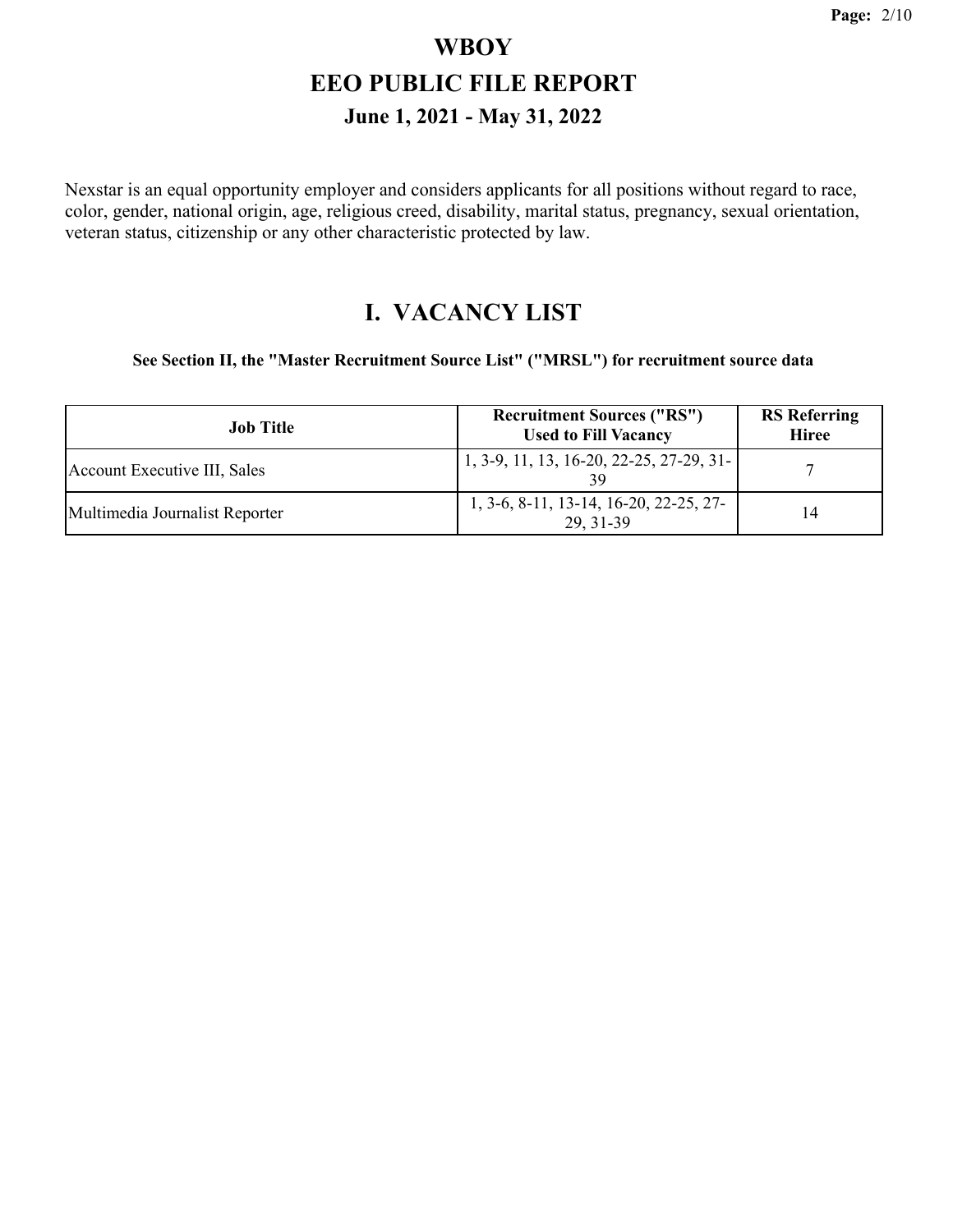| <b>RS</b><br><b>Number</b>                                                                                                                                            | <b>RS</b> Information                                                                                                                                                                                                  | <b>Source Entitled</b><br>to Vacancy<br><b>Notification?</b><br>(Yes/No) | <b>No. of Interviewees</b><br><b>Referred by RS</b><br>Over<br><b>Reporting Period</b> |
|-----------------------------------------------------------------------------------------------------------------------------------------------------------------------|------------------------------------------------------------------------------------------------------------------------------------------------------------------------------------------------------------------------|--------------------------------------------------------------------------|----------------------------------------------------------------------------------------|
| $\mathbf{1}$                                                                                                                                                          | California University of Pennsylvania<br>250 University Ave,<br>California, Pennsylvania 15419<br>Phone: 724-938-4347<br>Url: https://www.calu.edu/careers<br>Job Board<br><b>Manual Posting</b>                       | N                                                                        | $\boldsymbol{0}$                                                                       |
| $\overline{2}$                                                                                                                                                        | CareerBuilder.com                                                                                                                                                                                                      | ${\bf N}$                                                                | $\overline{2}$                                                                         |
| 3                                                                                                                                                                     | <b>Collective Talent</b><br>1721 Richardson Place<br>Tampa, Florida 33606<br>Phone: 813-254-9695<br>Email: bille@michaelsmedia.com<br>Michael Bille                                                                    | N                                                                        | $\boldsymbol{0}$                                                                       |
| 4                                                                                                                                                                     | Columbia School of Journalism<br>207 Journalism MC 3801<br>New York, New York 10027<br>Phone: 212-854-4150<br>Email: as1698@columbia.edu<br>Anusha Shrivastava                                                         | N                                                                        | $\boldsymbol{0}$                                                                       |
| 5                                                                                                                                                                     | <b>Connecticut School of Broadcasting</b><br>130 Birdseye Rd.<br>Farmington, Connecticut 6032<br>Phone: 800-887-2346<br>Email: info@gocsb.com<br><b>Andrew Hoops</b>                                                   | $\mathbf N$                                                              | $\boldsymbol{0}$                                                                       |
| Davis & Elkins College<br>100 Campus Dr,<br>Elkins, West Virginia 26241<br>Phone: 3046371220<br>6<br>Url: https://www.dewv.edu/<br>Job Board<br><b>Manual Posting</b> |                                                                                                                                                                                                                        | ${\bf N}$                                                                | $\boldsymbol{0}$                                                                       |
| $\tau$                                                                                                                                                                | <b>Employee Referral</b>                                                                                                                                                                                               | ${\bf N}$                                                                | 20                                                                                     |
| $8\,$                                                                                                                                                                 | <b>Fairmont State University</b><br>1201 Locust Avenue<br>Fairmont, West Virginia 26554-2470<br>Phone: 304-333-3665<br>Url: https://nexstar.wd5.myworkdayjobs.com/nexstar<br>JaRhonda Staples<br><b>Manual Posting</b> | ${\bf N}$                                                                | $\boldsymbol{0}$                                                                       |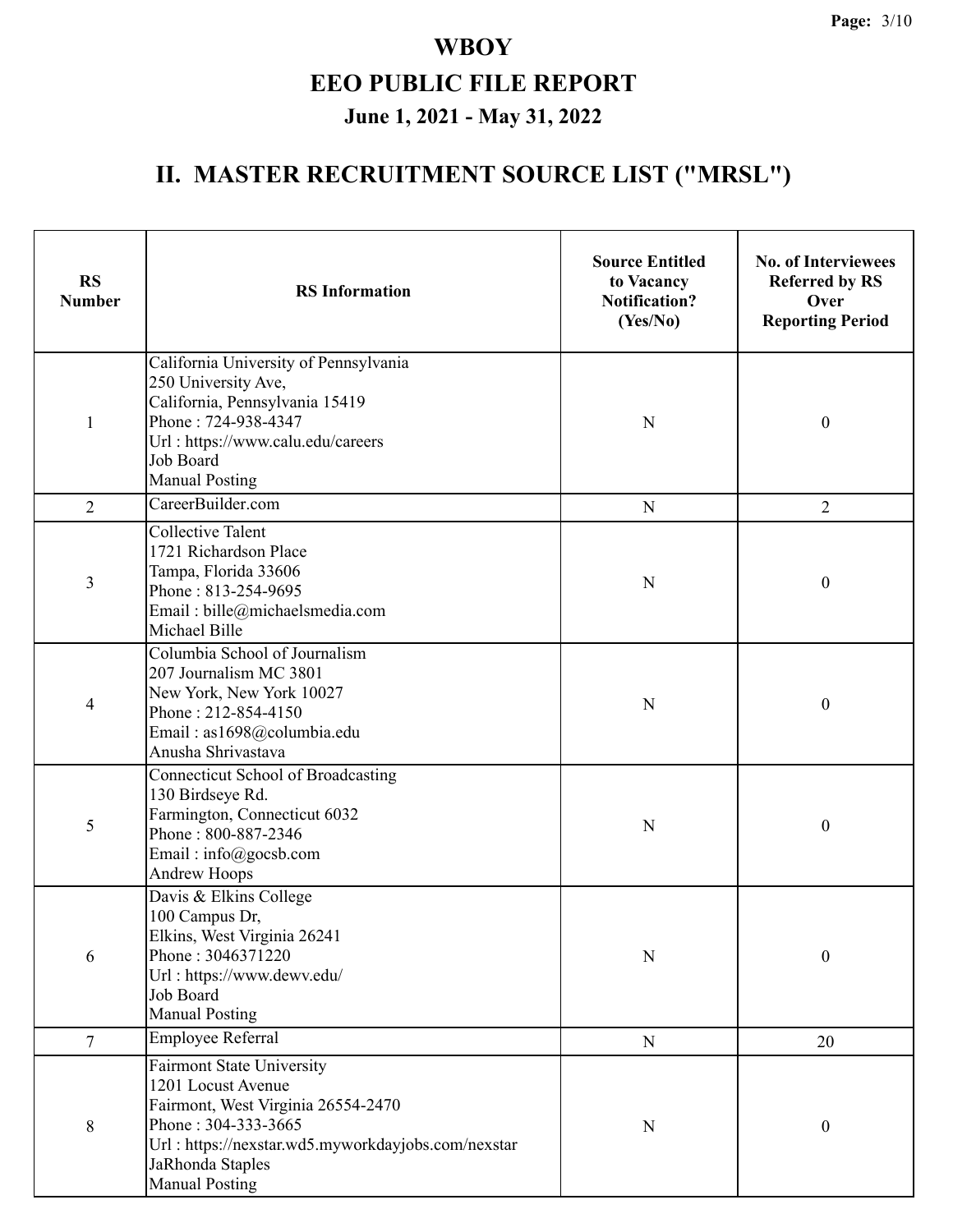| <b>RS</b><br><b>Number</b> | <b>RS</b> Information                                                                                                                                                              | <b>Source Entitled</b><br>to Vacancy<br><b>Notification?</b><br>(Yes/No) | <b>No. of Interviewees</b><br><b>Referred by RS</b><br>Over<br><b>Reporting Period</b> |
|----------------------------|------------------------------------------------------------------------------------------------------------------------------------------------------------------------------------|--------------------------------------------------------------------------|----------------------------------------------------------------------------------------|
| 9                          | Howard University<br>525 Bryant St. NW-Room 107<br>Washington, District of Columbia 20059<br>Phone: 202-806-6100<br>Email: cdudley@howard.edu<br>Carol Dudley                      | $\mathbf N$                                                              | $\boldsymbol{0}$                                                                       |
| 10                         | Indeed.com                                                                                                                                                                         | ${\bf N}$                                                                | 21                                                                                     |
| 11                         | Int'l College of Broadcasting<br>6 S. Smithville Rd.<br>Dayton, Ohio 45431<br>Phone: 937-258-8251<br>Email: swackkid@yahoo.com<br>Kenny Pyles                                      | N                                                                        | $\boldsymbol{0}$                                                                       |
| 12                         | <b>Internal Promotion</b>                                                                                                                                                          | ${\bf N}$                                                                | 6                                                                                      |
| 13                         | Ithaca College<br>953 Danby Road<br>Ithaca, New York 14850<br>Phone: 607-274-3011<br>Email: eloise@ithaca.edu<br><b>Eloise Green</b>                                               | $\mathbf N$                                                              | $\boldsymbol{0}$                                                                       |
| 14                         | Job Fair                                                                                                                                                                           | ${\bf N}$                                                                | $\mathbf{1}$                                                                           |
| 15                         | Linked In                                                                                                                                                                          | ${\bf N}$                                                                | 8                                                                                      |
| 16                         | Marshall University<br>1 John Marshall Dr.<br>Huntington, West Virginia 25755<br>Phone: 304-696-5034<br>Url: http://www.marshall.edu/jobtrax<br>Job Board<br><b>Manual Posting</b> | N                                                                        | $\boldsymbol{0}$                                                                       |
| 17                         | Media Match<br>8112 1/2 W. 3rd Street<br>Los Angeles, California 90048<br>Phone: 000-000-0000<br>Email: info@media-match.com<br>Tammy Romaniuk                                     | $\mathbf N$                                                              | $\boldsymbol{0}$                                                                       |
| 18                         | Medialine<br>1209 Wood Valley Rd.<br>Augusta, Georgia 30909<br>Phone: 706-364-7564<br>Email: medialine@medialine.com<br>Mark Shilstone                                             | $\mathbf N$                                                              | $\boldsymbol{0}$                                                                       |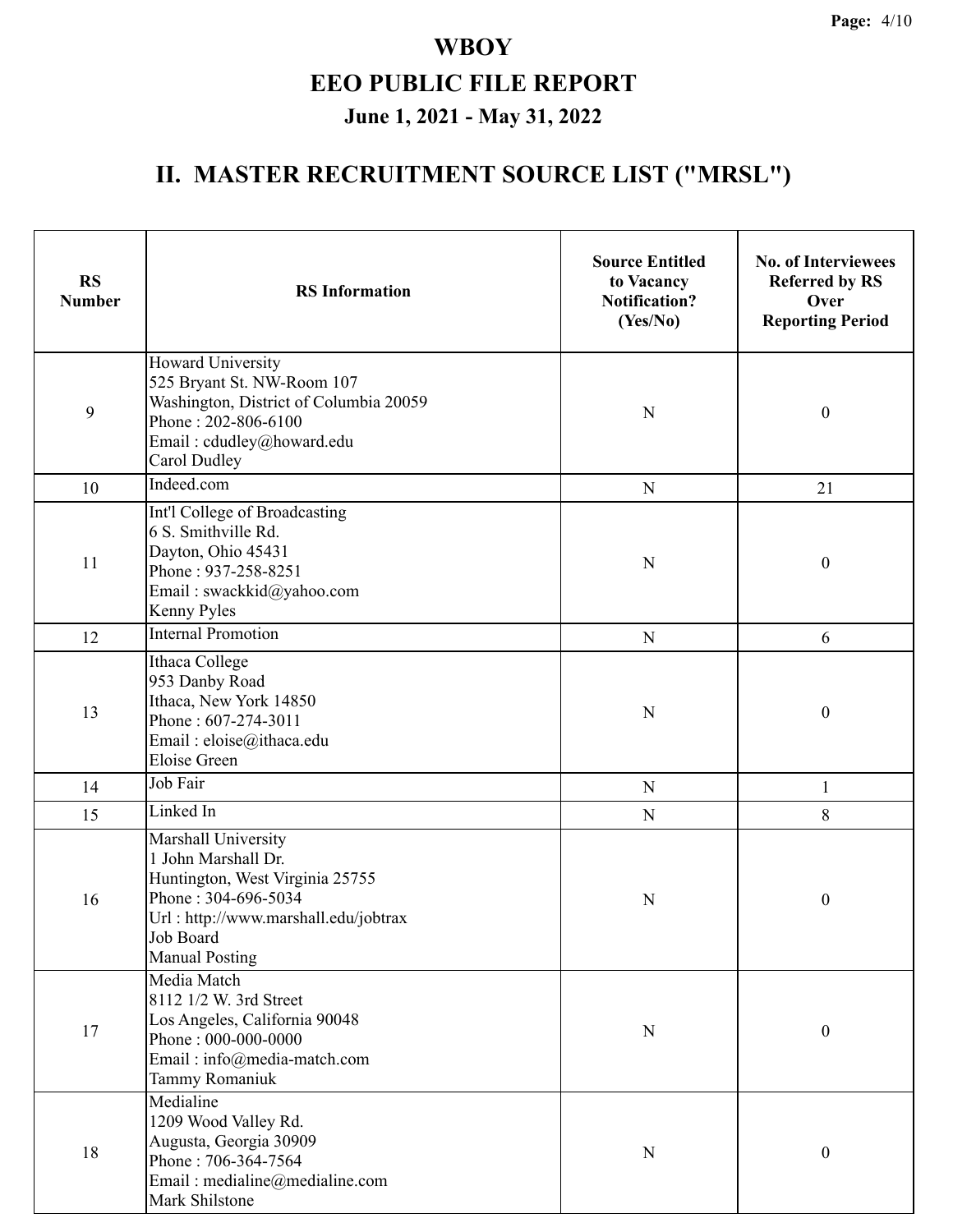| <b>RS</b><br><b>Number</b> | <b>RS</b> Information                                                                                                                                                    | <b>Source Entitled</b><br>to Vacancy<br><b>Notification?</b><br>(Yes/No) | <b>No. of Interviewees</b><br><b>Referred by RS</b><br>Over<br><b>Reporting Period</b> |
|----------------------------|--------------------------------------------------------------------------------------------------------------------------------------------------------------------------|--------------------------------------------------------------------------|----------------------------------------------------------------------------------------|
| 19                         | Mississippi State University<br>108 Hilbun Hall 355 Lee Blvd.<br>Mississippi State, Michigan 39762<br>Phone: 662-268-1032<br>Email: jamie.dyer@msstate.edu<br>Jamie Dyer | $\mathbf N$                                                              | $\boldsymbol{0}$                                                                       |
| 20                         | Nexstar Media Group, Inc.<br>545 E. John Carpenter Freeway Suite 700<br>Irving, Texas 75062<br>Phone: 972-764-6715<br>Terri Bush<br><b>Manual Posting</b>                |                                                                          | 5                                                                                      |
| 21                         | Nexstar's Facebook Page                                                                                                                                                  | ${\bf N}$                                                                | $\mathbf{1}$                                                                           |
| 22                         | Ohio State University<br>1036 Derby Hall<br>Columbus, Ohio 43210<br>Phone: 614-247-8095<br>Email: chilman.1@osu.edu<br>Jennifer Chilman                                  |                                                                          | $\boldsymbol{0}$                                                                       |
| 23                         | Ohio University<br>106 Scripps Hall<br>Athens, Ohio 45701<br>Phone: 740-593-2606<br>Email: stewartr@ohio.edu<br>Robert Stewart                                           | $\mathbf N$                                                              | $\boldsymbol{0}$                                                                       |
| 24                         | Ohio University<br>106 Scripps Hall<br>Athens, Ohio 45701<br>Phone: 740-593-2606<br>Email: sharpt@ohio.edu<br>Tim Sharp                                                  | ${\bf N}$                                                                | $\boldsymbol{0}$                                                                       |
| 25                         | Ohio University<br>106 Scripps Hall<br>Athens, Ohio 45701<br>Phone: 740-593-2606<br>Email: rogus@ohio.edu<br>Mary Rogus                                                  | $\mathbf N$                                                              | $\boldsymbol{0}$                                                                       |
| 26                         | Penn State University<br>502 Walker Bldg.<br>University Park, Pennsylvania 16802<br>Phone: 814-865-0478<br>Email: ggk2@psu.edu<br><b>Ginger Kowalchuk</b>                | $\mathbf N$                                                              | $\boldsymbol{0}$                                                                       |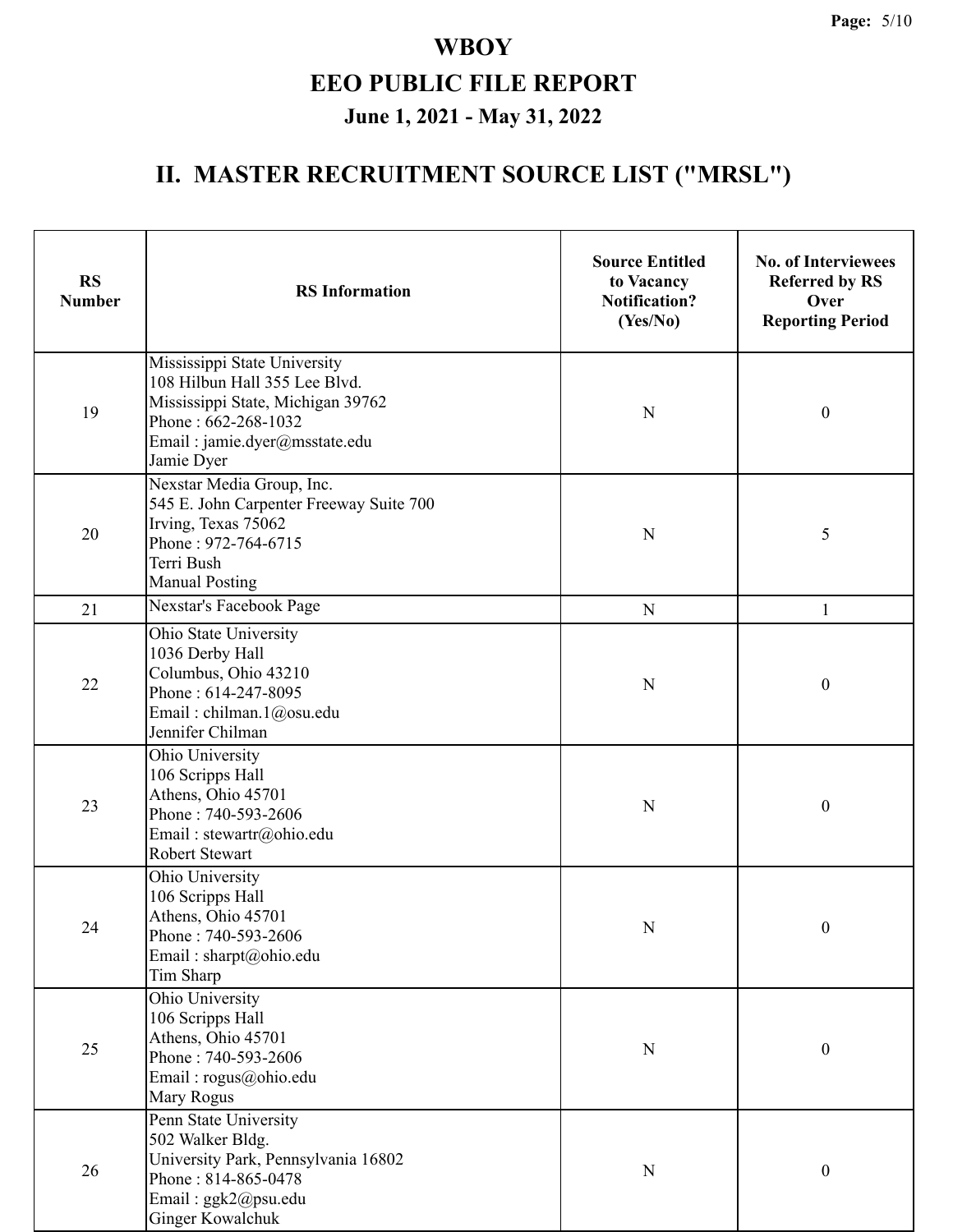| <b>RS</b><br><b>Number</b> | <b>RS</b> Information                                                                                                                                                                                           | <b>Source Entitled</b><br>to Vacancy<br><b>Notification?</b><br>(Yes/No) | <b>No. of Interviewees</b><br><b>Referred by RS</b><br>Over<br><b>Reporting Period</b> |  |
|----------------------------|-----------------------------------------------------------------------------------------------------------------------------------------------------------------------------------------------------------------|--------------------------------------------------------------------------|----------------------------------------------------------------------------------------|--|
| 27                         | Pennsylvania Institute of Technology<br>800 Manchester Avenue<br>Media, Pennsylvania 19063<br>Orneno Wright<br><b>Manual Posting</b>                                                                            | $\mathbf N$                                                              | $\boldsymbol{0}$                                                                       |  |
| 28                         | Point Park University<br>201 Wood Street Room 514 West Penn<br>Pittsburgh, Pennsylvania 15222<br>Phone: 412-392-3981<br>Url: https://www.pointpark.edu/careerready<br>Kenneth Anderson<br><b>Manual Posting</b> | $\mathbf N$                                                              | $\boldsymbol{0}$                                                                       |  |
| 29                         | Robert Morris University<br>6001 University Blvd. 15108 412<br>Moon Township, Pennsylvania 15108<br>Phone: 412-397-3000<br>Url: https://www.rmu.edu/cpdc<br>Job Board<br><b>Manual Posting</b>                  | N                                                                        | $\boldsymbol{0}$                                                                       |  |
| 30                         | <b>Syracuse University</b><br>310 Women's Building 820 Comstock Avenue, Room 214<br>Syracuse, New York 13244-5040<br>Phone: 315.443.3616<br>Url: www.syracuse.edu<br>Email: dpmcswee@syr.edu<br>Dan McSweeney   | ${\bf N}$                                                                | $\boldsymbol{0}$                                                                       |  |
| 31                         | <b>TVJobs</b><br>PO Box 4116<br>Oceanside, California 92052<br>Phone: 800-374-0119<br>Url: http://www.tvjobs.com<br><b>Editor Listings</b><br><b>Manual Posting</b>                                             | ${\bf N}$                                                                | $\boldsymbol{0}$                                                                       |  |
| 32                         | University of Oklahoma<br>120 David L. Boren Blvd. Ste 5900<br>Norman, Oklahoma 73072<br>Phone: 405-325-6561<br>Email: sheill@ou.edu<br>Shelby Hill                                                             | ${\bf N}$                                                                | $\boldsymbol{0}$                                                                       |  |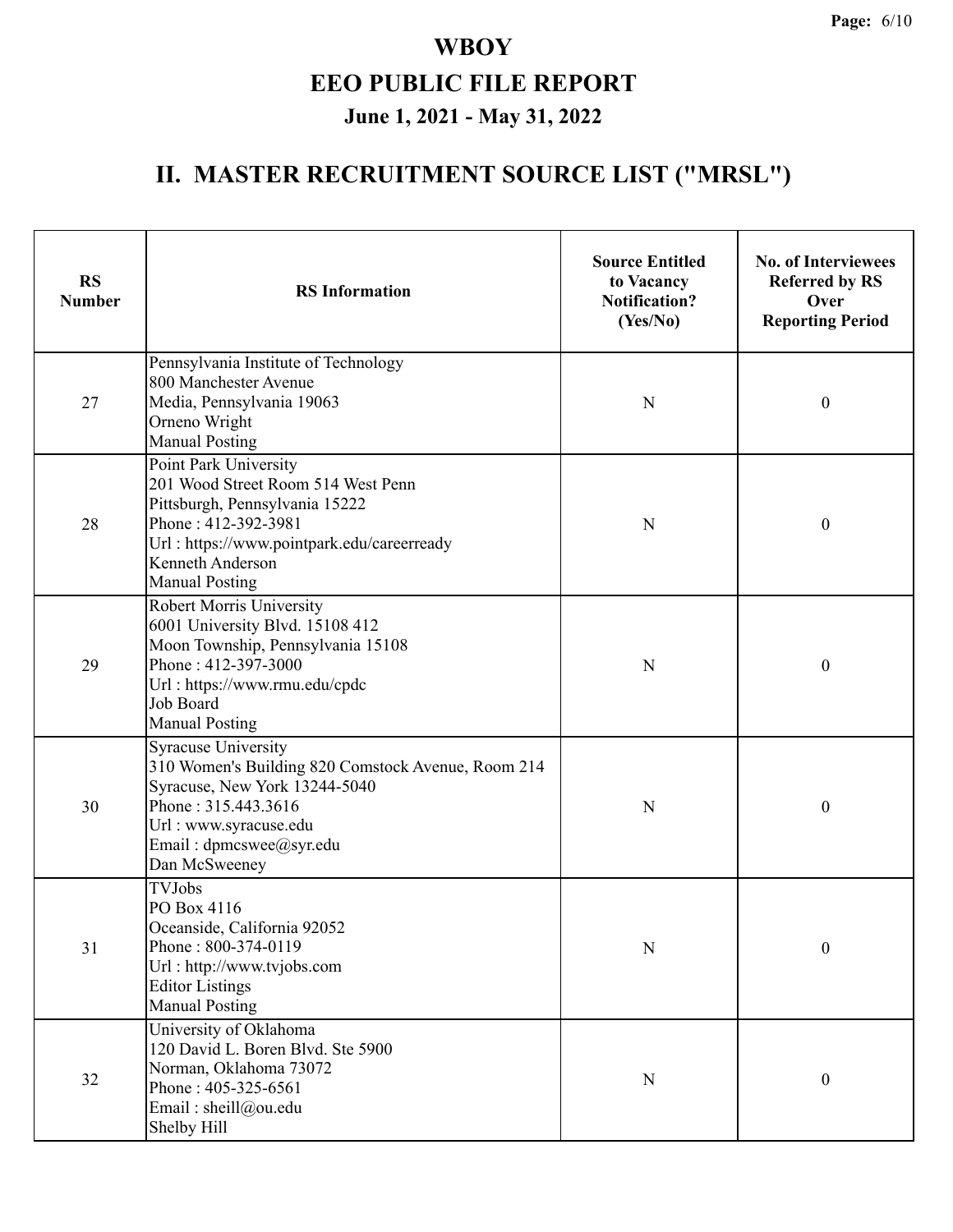| <b>RS</b><br><b>Number</b> | <b>RS</b> Information                                                                                                                                                                                         | <b>Source Entitled</b><br>to Vacancy<br><b>Notification?</b><br>(Yes/No) | <b>No. of Interviewees</b><br><b>Referred by RS</b><br>Over<br><b>Reporting Period</b> |
|----------------------------|---------------------------------------------------------------------------------------------------------------------------------------------------------------------------------------------------------------|--------------------------------------------------------------------------|----------------------------------------------------------------------------------------|
| 33                         | University of Pittsburgh<br>4200 Fifth Avenue<br>Pittsburgh, Pennsylvania 15260<br>Phone: 412-624-4141<br>Url : www.pitt.edu<br>Email: dwb32@pitt.edu<br>Devin Changa                                         | N                                                                        | $\boldsymbol{0}$                                                                       |
| 34                         | West Liberty University<br>208 University Drive,<br>West Liberty, West Virginia 26074<br>Phone: 304-336-5000<br>Url: https://www.westliberty.edu/<br>Job Board<br><b>Manual Posting</b>                       | N                                                                        | $\boldsymbol{0}$                                                                       |
| 35                         | West Virginia Broadcasters Association<br>140 7th Avenue<br>Charleston, West Virginia 25303<br>Phone: 304-744-2143<br>Michele Crist<br><b>Manual Posting</b>                                                  | N                                                                        | $\boldsymbol{0}$                                                                       |
| 36                         | West Virginia University<br>Reed College of Media Rm 104B Martin Hall<br>Morgantown, West Virginia 26506<br>Phone: 304-293-6117<br>Email: eric.minor@mail.wvu.edu<br>Eric Minor                               | ${\bf N}$                                                                |                                                                                        |
| 37                         | West Virginia University<br>West Virginia University<br>Morgantown, West Virginia 26506<br>Phone: 304-293-0111<br>Url: http://careerservices.wvu.edu/employers<br><b>Board Posts</b><br><b>Manual Posting</b> | ${\bf N}$                                                                | $\boldsymbol{0}$                                                                       |
| 38                         | West Virginia Wesleyan College<br>59 College Avenue<br>Buckhannon, West Virginia 26201<br>Phone: 304-473-8000<br>Url: https://www.wvwc.edu/<br><b>Job Posting</b><br><b>Manual Posting</b>                    | $\mathbf N$                                                              | $\boldsymbol{0}$                                                                       |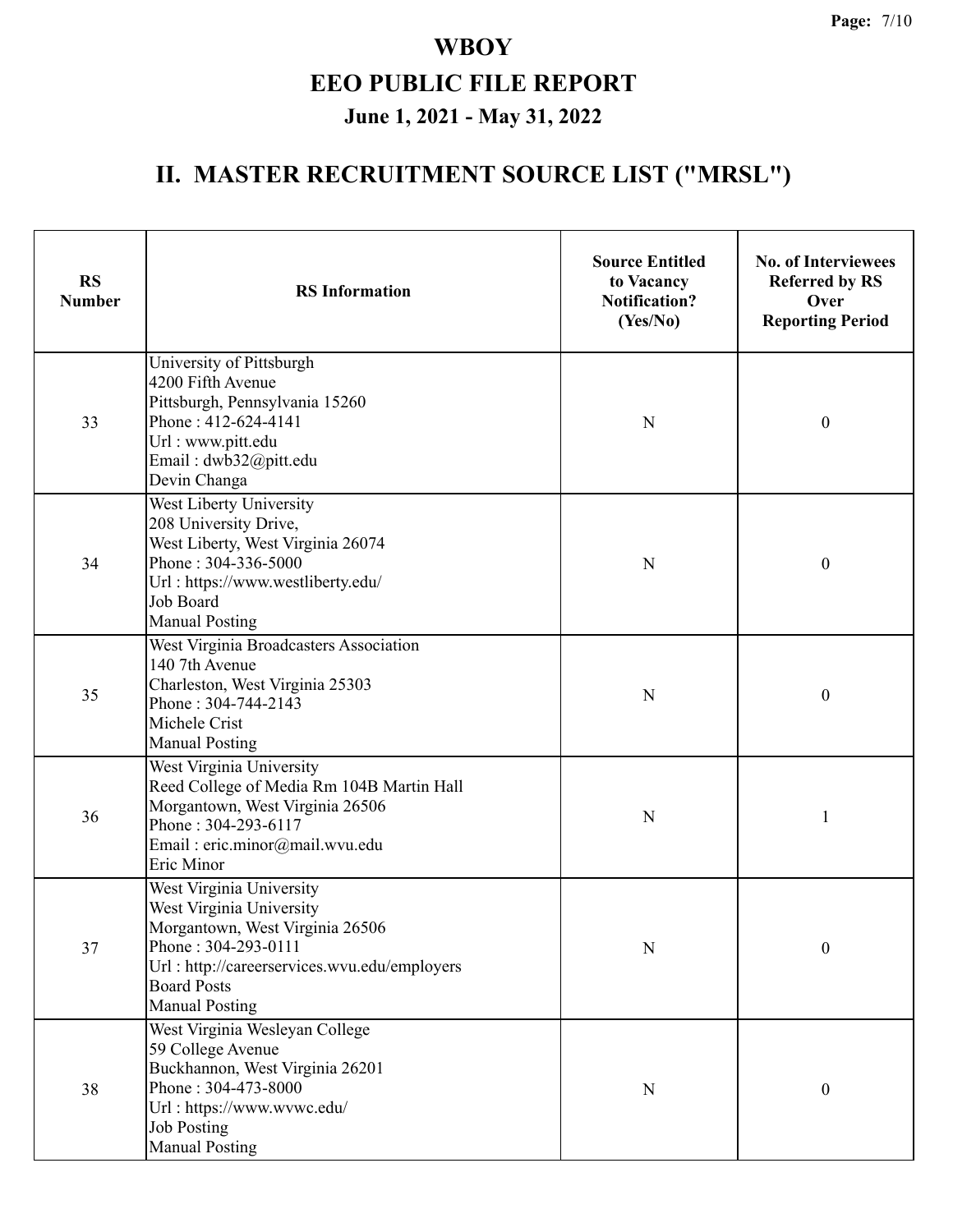| <b>RS</b><br><b>Number</b> | <b>RS</b> Information                                                                                                                                                                                        | <b>Source Entitled</b><br>to Vacancy<br><b>Notification?</b><br>(Yes/No) | <b>No. of Interviewees</b><br><b>Referred by RS</b><br>Over<br><b>Reporting Period</b> |
|----------------------------|--------------------------------------------------------------------------------------------------------------------------------------------------------------------------------------------------------------|--------------------------------------------------------------------------|----------------------------------------------------------------------------------------|
| 39                         | www.mediagignow.com<br>300 South Riverside Plaza Suite 800<br>Chicago, Illinois 60606<br>Phone: 336-553-0620<br>Url: http://www.mediagignow.com<br>Email: customerservice@mediagignow.com<br>MediaGigNow.com | N                                                                        | 0                                                                                      |
|                            | <b>TOTAL INTERVIEWS OVER REPORTING PERIOD:</b>                                                                                                                                                               |                                                                          | 65                                                                                     |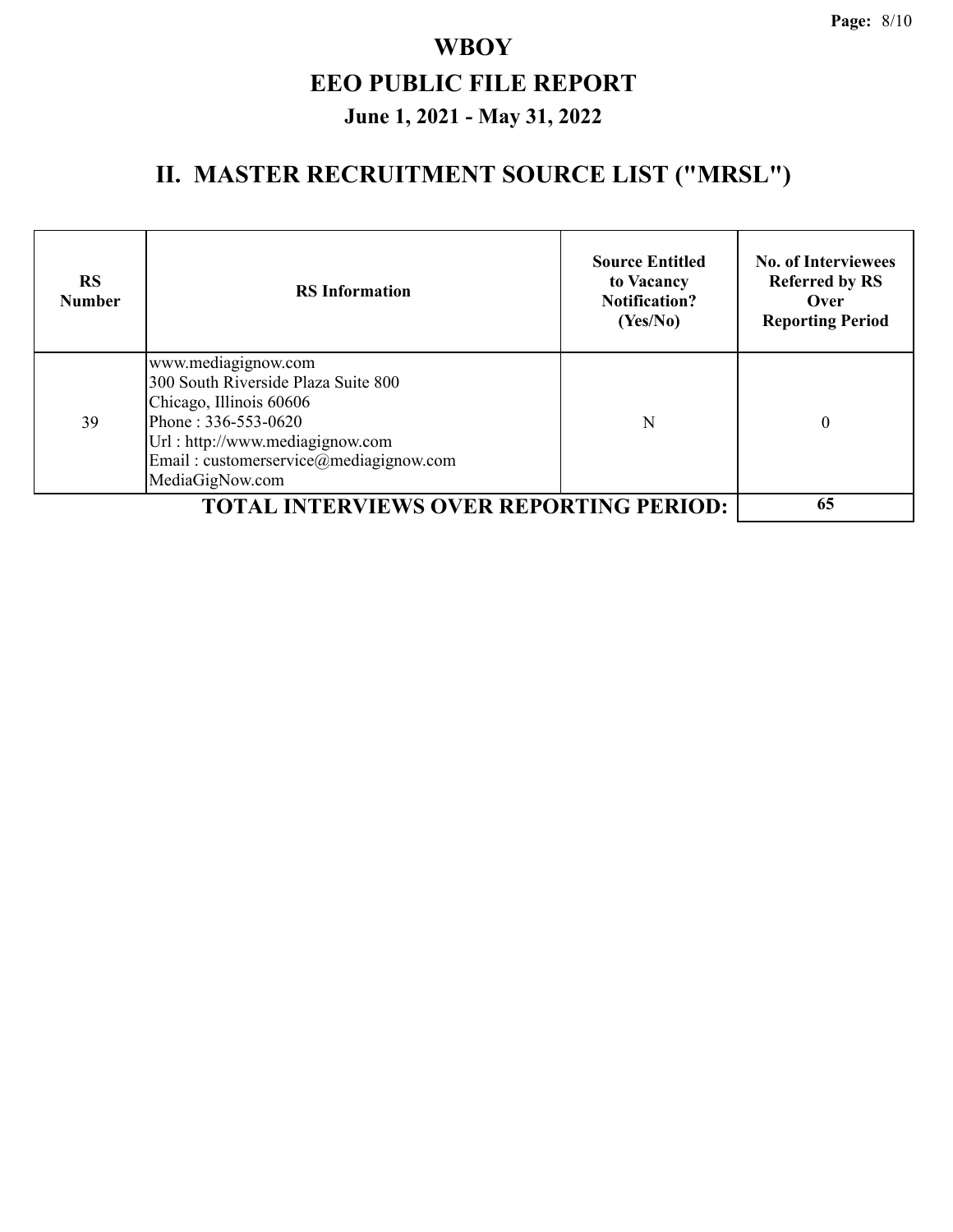#### **III. RECRUITMENT INITIATIVES**

|                | Date             | <b>Type of</b><br><b>Recruitment Initiative</b><br>(Menu Selection) | <b>Brief Description Of Activity</b>                                                                                                                                                                                                                             | No. of<br><b>Stations</b><br>Participants | <b>Participant Title</b>                   |
|----------------|------------------|---------------------------------------------------------------------|------------------------------------------------------------------------------------------------------------------------------------------------------------------------------------------------------------------------------------------------------------------|-------------------------------------------|--------------------------------------------|
| $\mathbf{1}$   | Ongoing<br>Event | Establishment of an<br>community                                    | The Station has an established internship $ 2$<br>intern program designed program that allows students to gain<br>to assist members of the practical experience in all areas of<br>production, sports and weather.                                               |                                           | News Director<br><b>Executive Producer</b> |
|                |                  |                                                                     | The Station hosted one (1) intern from<br>West Virginia University during the<br>2021 Summer Semester; one (1) intern<br>from Bethany College during the 2021-<br>2022 Winter Break; and one (1) intern<br>from Reed College during the 2022<br>Spring Semester. |                                           |                                            |
| $\overline{2}$ | 9/22/2021        | Participation in Job<br>Fairs                                       | The Station participated at the Ohio<br>Valley Job and Career Fair. Station<br>personnel were able to meet with<br>students and discuss vacancies at the<br>Station and in the broadcasting industry.                                                            | 1                                         | General Sales Manager                      |
| $\overline{3}$ | 2/16/2022        | Participation in Job<br>Fairs                                       | The Station participated at the Schey<br>Sales Centre Spring 2022 Career Fair at<br>Ohio University. Station personnel were<br>able to meet with students and discuss<br>vacancies at the Station and in the<br>broadcasting industry.                           | 1                                         | General Sales Manager                      |
| $\overline{4}$ | 2/23/2022        | Participation in Job<br>Fairs                                       | The Station participated at the West<br>Virginia University Business and<br>Communications Career and Internship<br>Fair. Station personnel were able to<br>meet with students and discuss<br>vacancies at the Station and in the<br>Broadcasting industry.      | 1                                         | News Director                              |
| 5              | 2/25/2022        | Participation in Job<br>Fairs                                       | The Station participated at the Penn<br>State JOBEXPO.COMM Career Fair.<br>Station personnel were able to meet with<br>students and discuss vacancies at the<br>Station and in the broadcasting industry.                                                        | 1                                         | News Director                              |
| 6              | 3/17/2022        | Participation in Job<br>Fairs                                       | The Station participated in Fairmont<br>State University's Spring Career Fair.<br>Station personnel were able to meet<br>virtually with students and discuss<br>vacancies at the Station and in the<br>broadcasting industry.                                    | 1                                         | General Sales Manager                      |